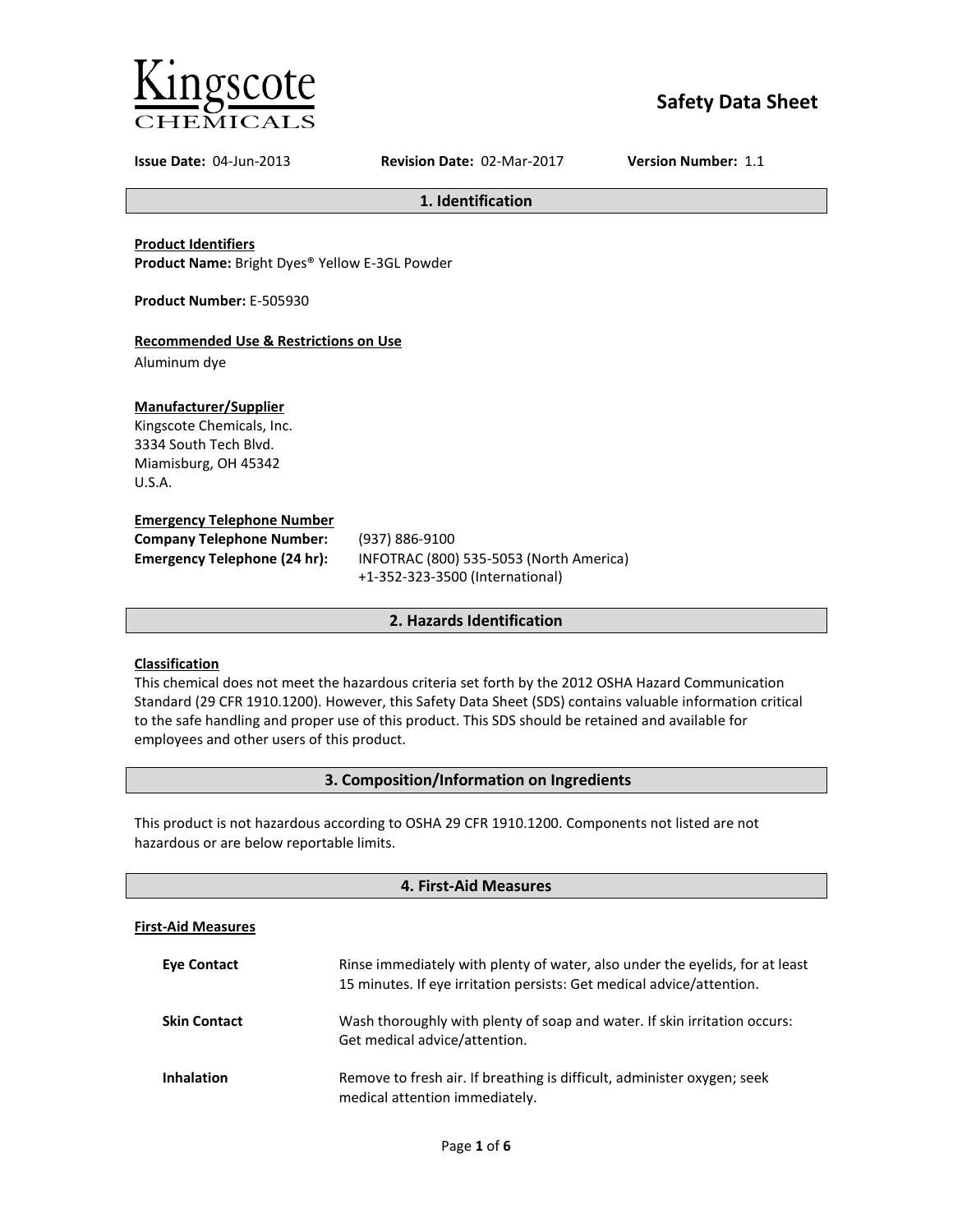**Ingestion** Rinse mouth. DO NOT induce vomiting. Drink plenty of water. Never give anything by mouth to an unconscious person. Get medical attention if large quantities were ingested or if nausea occurs.

### **Most Important Symptoms and Effects**

**Symptoms** Will cause staining of the skin on contact. May cause eye irritation. Inhalation of dust may cause respiratory irritation. Ingestion may cause urine to be a yellow color until the dye has been washed through the system.

#### **Indication of Any Immediate Medical Attention and Special Treatment Needed**

**Notes to Physician** Treat symptomatically.

### **5. Fire-Fighting Measures**

### **Suitable Extinguishing Media**

Water spray (fog). Carbon dioxide (CO2). Dry chemical. Regular foam.

### **Unsuitable Extinguishing Media**

Not determined

# **Specific Hazards Arising from the Chemical**

Remote possibility of dust explosion. Burning may produce oxides of carbon and nitrogen (NOx).

### **Protective Equipment and Precautions for Firefighters**

Wear self-contained breathing apparatus pressure-demand, MSHA/NIOSH (approved or equivalent) and full protective gear.

# **6. Accidental Release Measures**

### **Personal Precautions, Protective Equipment and Emergency Procedures**

| <b>Personal Precautions</b>                                 | Use personal protective equipment as recommended in Section 8.                                                    |
|-------------------------------------------------------------|-------------------------------------------------------------------------------------------------------------------|
| <b>Environmental Precautions</b>                            | Prevent from entering into soil, ditches, sewers, waterways and/or<br>groundwater. See Section 12 and Section 13. |
| <b>Methods and Material for Containment and Cleaning Up</b> |                                                                                                                   |

| <b>Methods for Containment</b> | Prevent further leakage or spillage if safe to do so.                                 |
|--------------------------------|---------------------------------------------------------------------------------------|
| <b>Methods for Cleaning Up</b> | Sweep up and collect into suitable containers for disposal. Flush area<br>with water. |

### **7. Handling and Storage**

### **Precautions for Safe Handling**

| <b>Advice on Safe Handling</b> | Handle in accordance with good industrial hygiene and safety practices. |
|--------------------------------|-------------------------------------------------------------------------|
|                                | Use personal protection recommended in Section 8. Avoid contact with    |
|                                | skin, eyes, or clothing. Avoid breathing dusts. Contaminated clothing   |
|                                | should not be allowed out of the workplace.                             |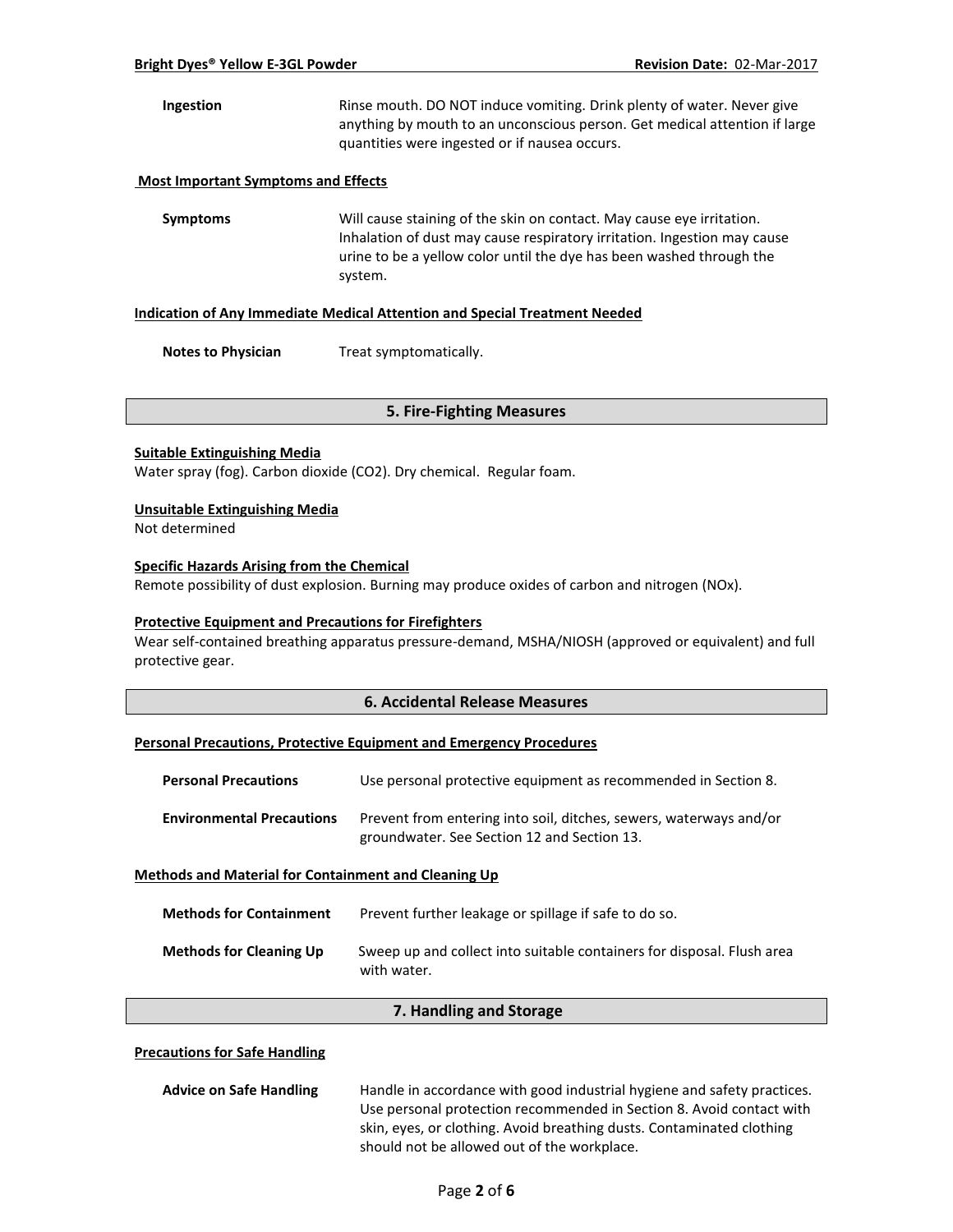# **Conditions for Safe Storage, Including Incompatibilities**

| <b>Storage Conditions</b>     | Keep container tightly closed and store in a cool, dry, and well-<br>ventilated area. Store away from heat, sparks, open flame or any other<br>ignition source. |
|-------------------------------|-----------------------------------------------------------------------------------------------------------------------------------------------------------------|
| <b>Incompatible Materials</b> | None known based on information supplied.                                                                                                                       |

# **8. Exposure Controls / Personal Protection**

### **Exposure Guidelines**

This product, as supplied, does not contain any hazardous materials with occupational exposure limits established by the region specific regulatory bodies.

### **Engineering Controls**

Ensure adequate ventilation, especially in confined areas. Eyewash stations. Showers.

### **Individual Protection Measures, Such as Personal Protective Equipment:**

| <b>Eve/Face Protection</b>        | Avoid contact with eyes.                                                |
|-----------------------------------|-------------------------------------------------------------------------|
| <b>Skin &amp; Body Protection</b> | Rubber gloves. Suitable protective clothing.                            |
| <b>Respiratory Protection</b>     | Use NIOSH-approved dust mask if dusty conditions exist.                 |
| <b>Hygiene Measures</b>           | Handle in accordance with good industrial hygiene and safety practices. |

# **9. Physical and Chemical Properties**

### **Information on Basic Physical and Chemical Properties**

| <b>Physical State</b>            | Solid                     | Odor                  | None apparent  |
|----------------------------------|---------------------------|-----------------------|----------------|
| Appearance                       | Yellow powder             | <b>Odor Threshold</b> | Not determined |
| Color                            | Yellow                    |                       |                |
| <b>Property</b>                  | <b>Values</b>             |                       |                |
| рH                               | $7.0 - 8.0$ (1% solution) |                       |                |
| <b>Melting/Freezing Point</b>    | Not applicable            |                       |                |
| <b>Boiling Point/Range</b>       | Not applicable            |                       |                |
| <b>Flash Point</b>               | Not applicable            |                       |                |
| <b>Evaporation Rate</b>          | Not applicable            |                       |                |
| Flammability (solid, gas)        | Non-flammable             |                       |                |
| <b>Upper Flammability Limits</b> | Not applicable            |                       |                |
| <b>Lower Flammability Limits</b> | Not applicable            |                       |                |
| <b>Vapor Pressure</b>            | Not applicable            |                       |                |
| <b>Vapor Density</b>             | Not applicable            |                       |                |
| <b>Relative Density</b>          | Not applicable            |                       |                |
| <b>Specific Gravity</b>          | Not applicable            |                       |                |
| Solubility                       | Soluble in water          |                       |                |
| <b>Partition Coefficient</b>     | Not determined            |                       |                |
| <b>Auto-ignition Temperature</b> | Not determined            |                       |                |
| <b>Decomposition Temperature</b> | Not determined            |                       |                |
| <b>Viscosity</b>                 | Not determined            |                       |                |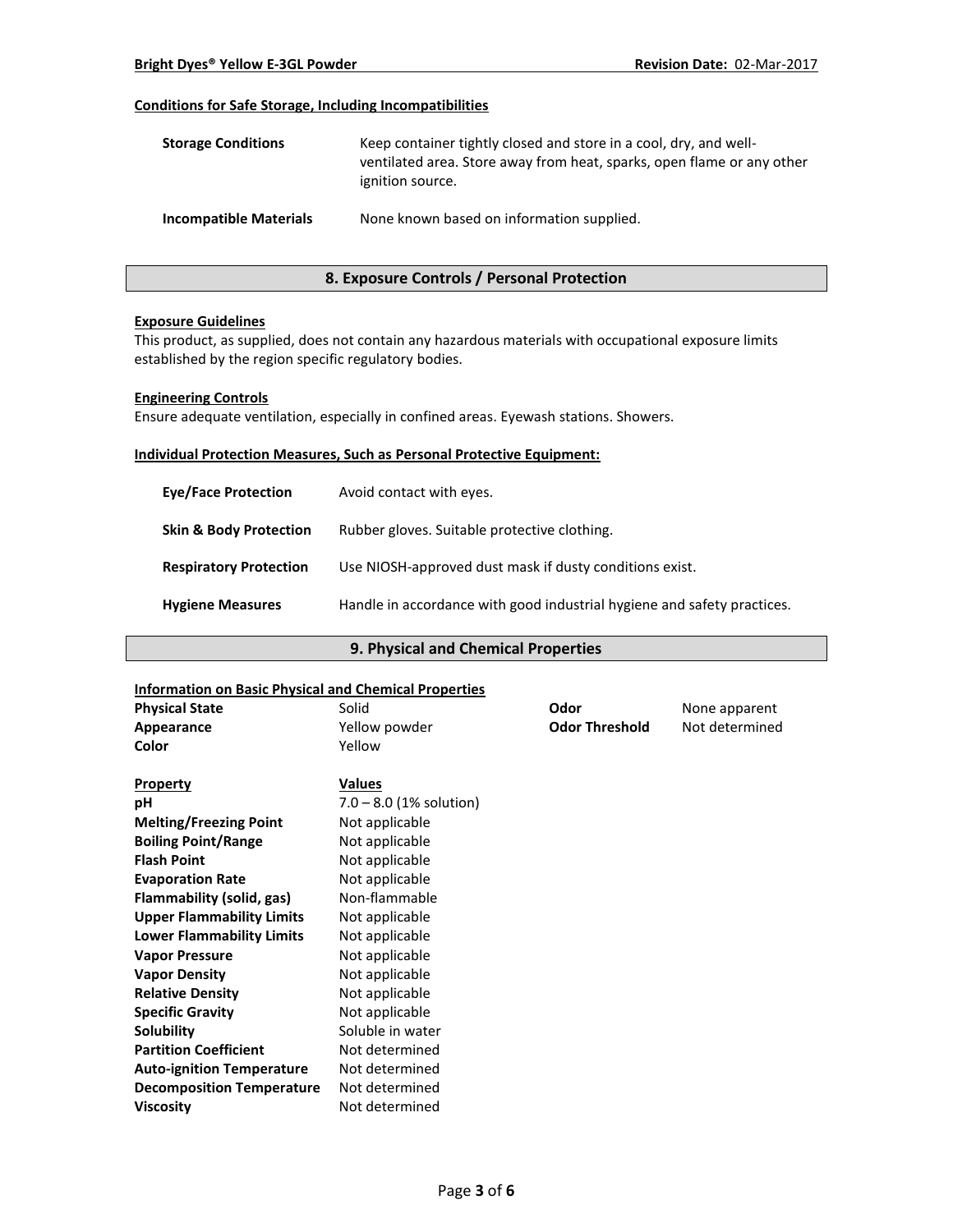# **10. Stability and Reactivity**

# **Reactivity**

Not reactive under normal conditions.

# **Chemical Stability**

Stable under recommended storage conditions.

#### **Possibility of Hazardous Reactions**

None under normal processing.

#### **Conditions to Avoid**

Keep out of reach of children.

### **Incompatible Materials**

None known based on information supplied.

### **Hazardous Decomposition Products**

Oxides of carbon and nitrogen (NOx).

# **11: Toxicological Information**

#### **Information on Likely Routes of Exposure**

| <b>Inhalation</b>   | Avoid inhalation of dust.            |
|---------------------|--------------------------------------|
| Ingestion           | Do not ingest.                       |
| <b>Skin Contact</b> | May cause an allergic skin reaction. |
| <b>Eye Contact</b>  | Avoid contact with eyes.             |

# **Delayed, Immediate, and Chronic Effects from Short- and Long-Term Exposure**

May cause an allergic skin reaction.

# **Numerical Measures of Toxicity**

Not determined

# **Symptoms Associated with Exposure**

See Section 4 of this SDS for symptoms.

# **Carcinogenicity**

| <b>NTP</b>  | None |
|-------------|------|
| <b>IARC</b> | None |
| <b>OSHA</b> | None |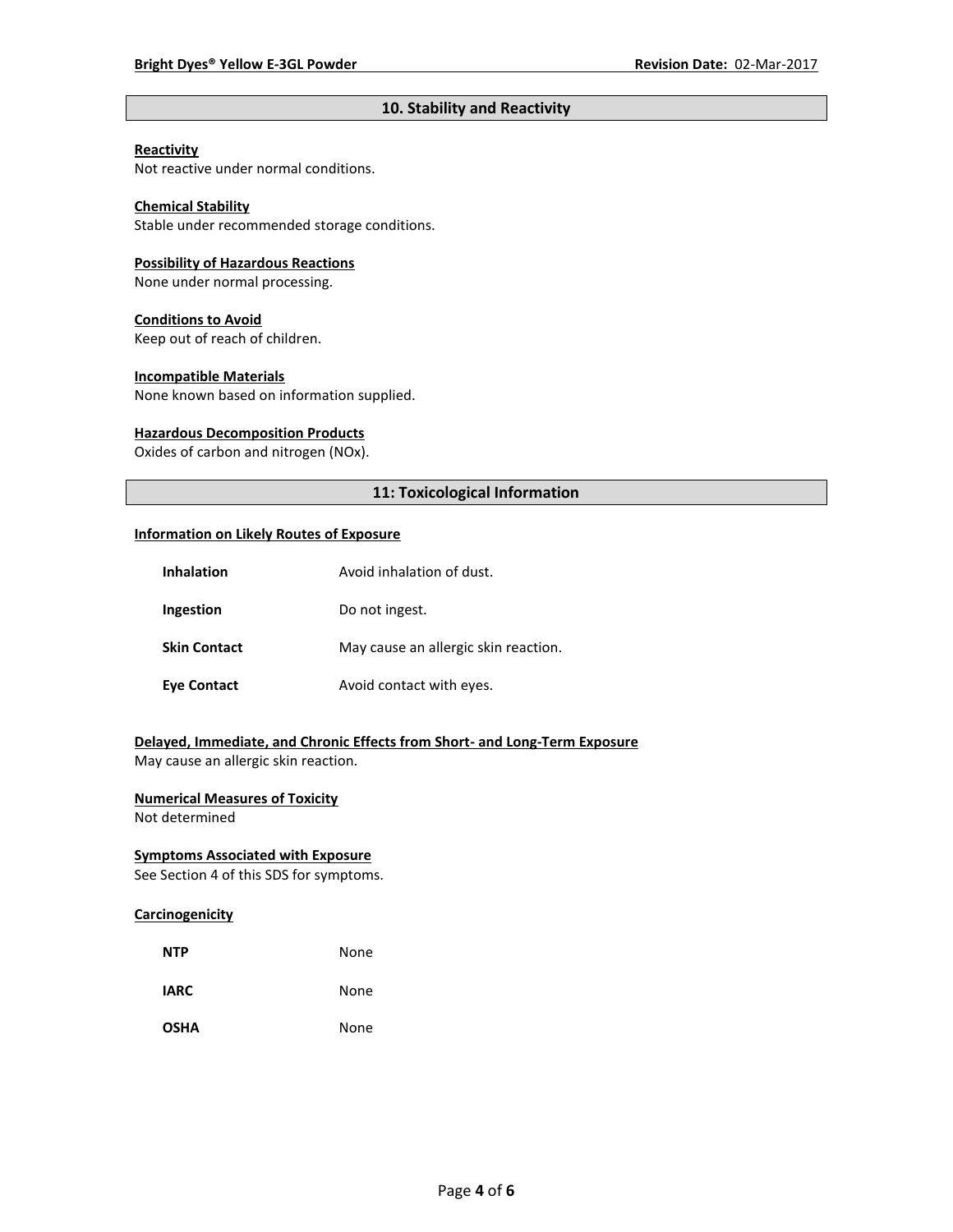#### **12. Ecological Information**

#### **Ecotoxicity**

This product is not classified as environmentally hazardous. However, this does not exclude the possibility that large or frequent spills can have a harmful or damaging effect on the environment.

#### **Component Information**

Not available

# **Persistence/Degradability**

Not determined

#### **Bioaccumulation**

Not determined

#### **Mobility**

Not determined

#### **Other Adverse Effects**

Not determined

### **13. Disposal Considerations**

#### **Waste Disposal Methods**

Dispose of in accordance with federal, state, and local regulations.

#### **Contaminated Packaging**

Do not re-use empty containers.Dispose of containers in accordance with federal, state, and local regulations.

#### **14. Transport Information**

#### **Note**

See current shipping paper for most up-to-date shipping information, including exemptions and special circumstances.

| DOT         | Not regulated |
|-------------|---------------|
| IATA        | Not regulated |
| <b>OMDG</b> | Not regulated |

### **15: Regulatory Information**

#### **International Inventories**

Not determined

#### **U.S. Federal Regulations**

**CERCLA** This material, as supplied, does not contain any substances regulated as hazardous substances under the Comprehensive Environmental Response Compensation and Liability Act (CERCLA) (40 CFR 302) or the Superfund Amendments and Reauthorization Act (SARA) (40 CFR 355).